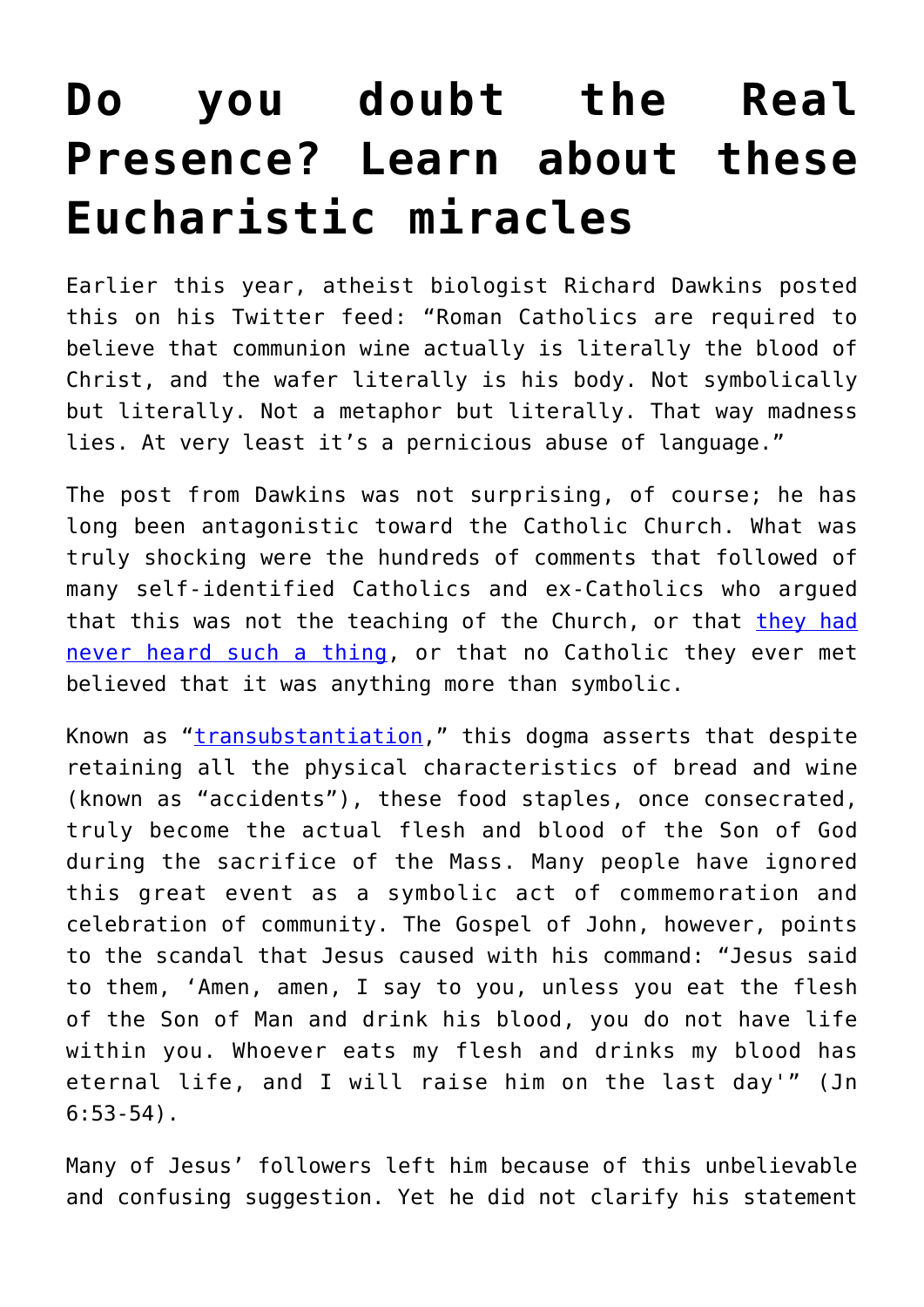or follow with a parable to show the symbolism in his words or chase after all the people who had followed him dutifully up to that point. Many of his disciples, when they heard it, said: "'This saying is hard; who can accept it?' Since Jesus knew that his disciples were murmuring about this, he said to them, 'Does this shock you? What if you were to see the Son of Man ascending to where he was before? It is the spirit that gives life, while the flesh is of no avail. The words I have spoken to you are spirit and life. But there are some of you who do not believe'" (Jn 6:60-64).

Throughout history, and up through modern day, skeptics and believers alike have questioned and struggled with this core belief. The sheer impossibility of it seems to be matched by the why of it: Why would the creator of the universe humble himself to take the form of a lifeless piece of food, easily ignored and able to be desecrated? The doubt over whether Christ's body, blood, soul and divinity could be truly present in the Eucharist has caused many to receive this gift [when not](https://osvnews.com/2021/06/22/who-shouldnt-receive-holy-communion/) [in good standing with the Catholic Church.](https://osvnews.com/2021/06/22/who-shouldnt-receive-holy-communion/)

It is indeed the most difficult teaching of the Catholic Church, and it is understandable that many or most people will find it too challenging, but for Catholics to not even know that it is what the Church teaches sheds light on an unfathomable failure of catechesis. The U.S. Conference of Catholic Bishops (USCCB) [has now made the Eucharist a central](https://osvnews.com/2021/07/15/the-upcoming-national-eucharistic-revival-is-ambitious-and-sorely-needed/) [focus](https://osvnews.com/2021/07/15/the-upcoming-national-eucharistic-revival-is-ambitious-and-sorely-needed/) in an effort to remedy this problem.

In short, the Catholic Church affirms the Eucharist as the central element of the life of faith: "The Eucharist is the source and summit of all Christian life. In the Eucharist, the sanctifying action of God in our regard and our worship of him reach their high point. It contains the whole spiritual good of the Church, Christ himself, our Pasch. Communion with divine life and unity of the People of God are both expressed and effected by the Eucharist. Through the Eucharistic celebration we are united already with the liturgy of heaven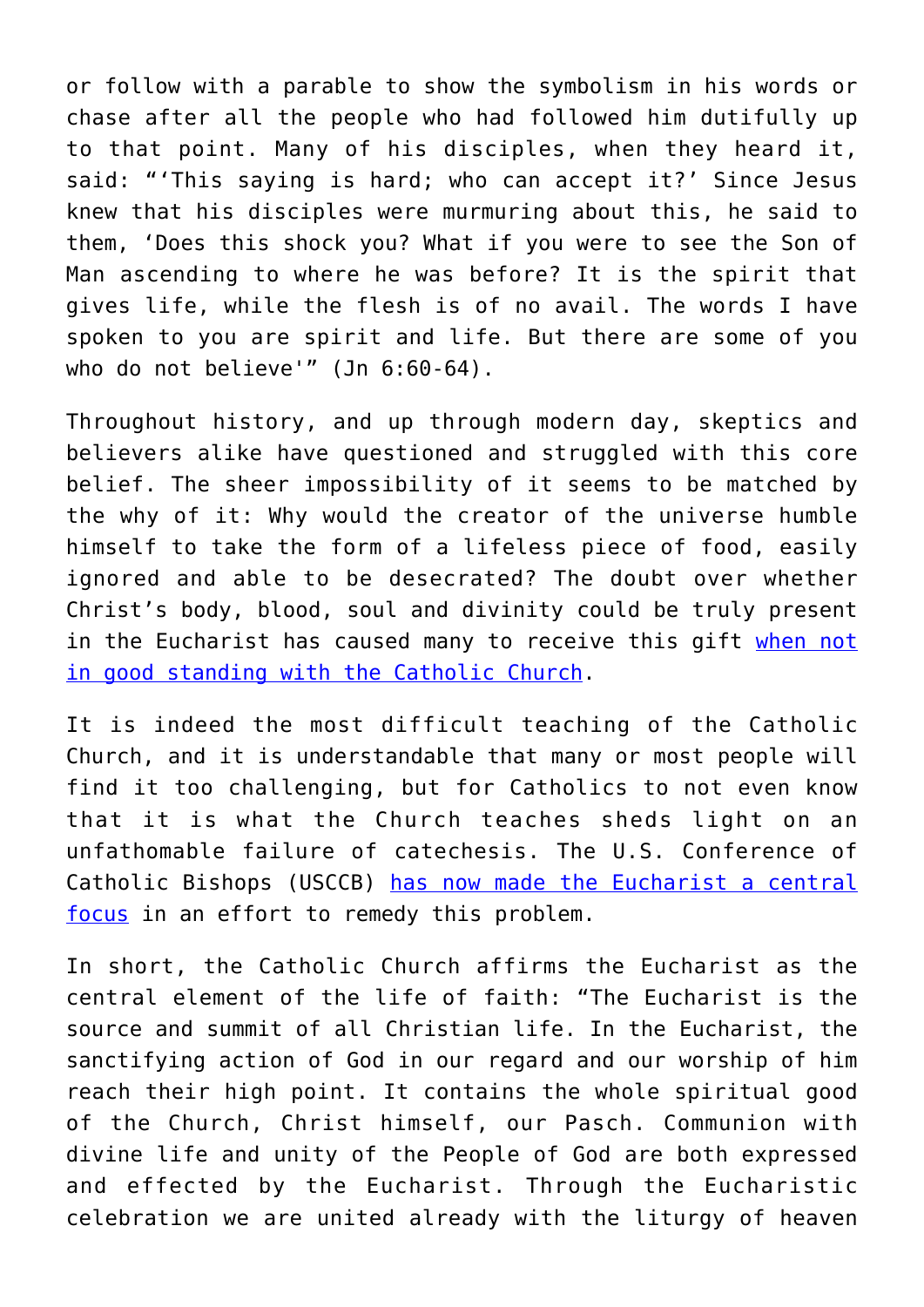and we have a foretaste of eternal life" (Compendium of the Catechism of the Catholic Church, No. 274).

### **Testable miracles**

The modern truth-seeker, however, might be less moved by passages from the Bible or excerpts of the Catechism and instead would be motivated to be informed by science. Amazingly enough, in some very rare cases around the world, there have been reports of Eucharistic miracles that have been subjected to scientific examination with some startling results.

While the Eucharist itself, celebrated on altars around the world, is rightfully considered by the faithful to be the greatest miracle of Catholicism, there have been events of different varieties on top of this that are said to be additionally miraculous. Some consecrated hosts have been inexplicably preserved for hundreds of years, or have fortuitously escaped danger by passing through a fire unscathed or vanishing from the clutches of thieves. Some miraculous stories report the levitation of consecrated hosts. In other cases, the faithful have discerned discolorations in the host to be the face of Christ. In the hagiographies of saints throughout Church history, holy men and women have experienced great miracles of the Eucharist, including the strange phenomenon of surviving on no food except for the bread consecrated into the body of Christ. As remarkable as these reports may be, they generally are passed down in pious tradition and are untestable in a laboratory or lack sufficient documentation collected according to modern standards.

The most convincing cases, however, are those in which the consecrated wafer has been transformed into human flesh or been seen to bleed human blood as verified by scientific testing. A correspondence between samples across countries and centuries has been found. In all cases, testing has shown: 1)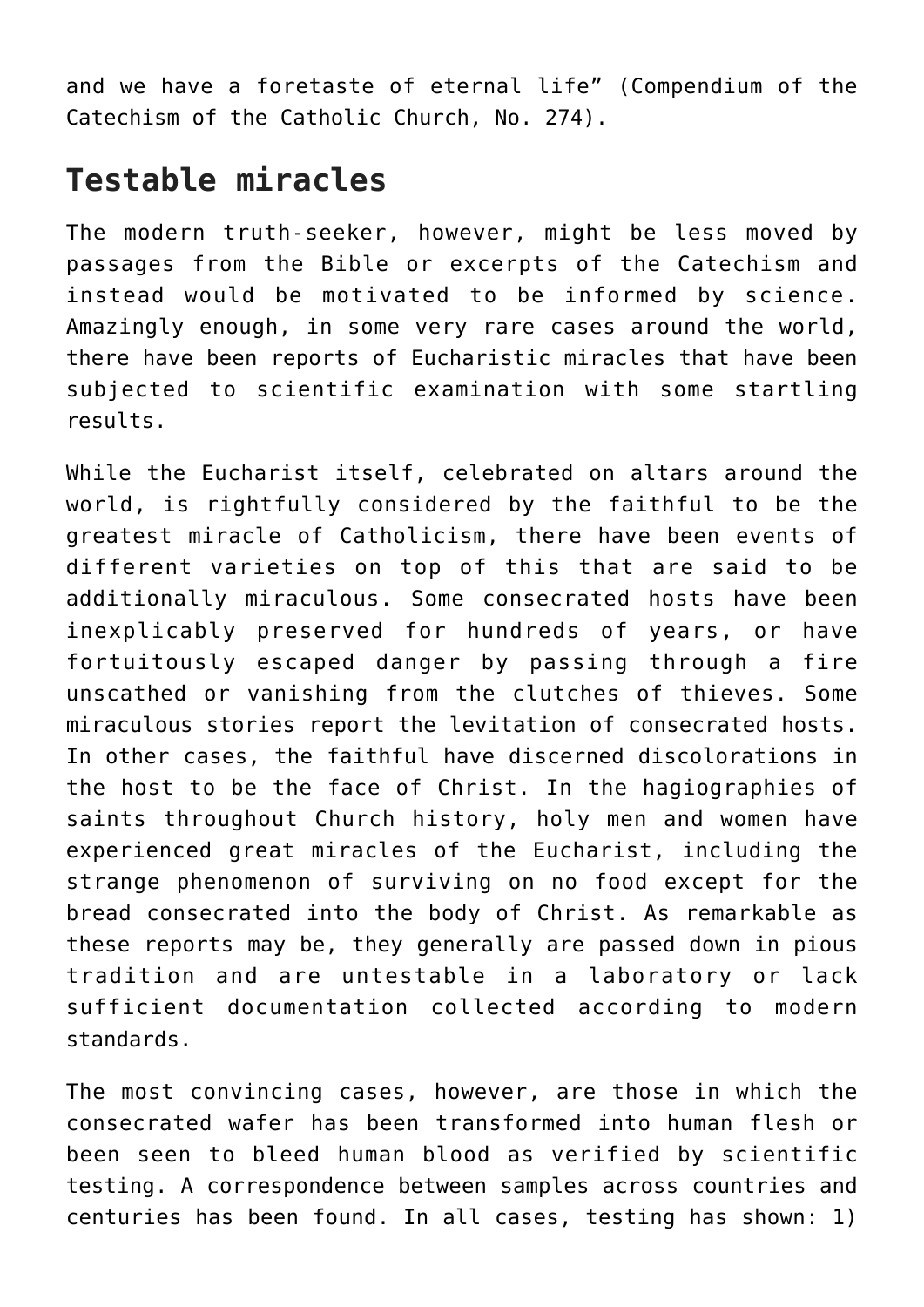the blood is from a human from the group AB (which is also the blood type found on the purported burial cloth of Christ, the Shroud of Turin); 2) the samples had been taken from the heart; 3) there were signs of distress having occurred in the patient. Yet, despite the immense knowledge provided by these tests, no DNA profile has been able to be obtained from any of the samples, perhaps due to age or contamination.

Over the centuries — with an explosion of reports documented in the 13th, 14th and 15th centuries — there have been more than 100 cases of Eucharistic miracles around the world that have received some form of Church recognition, occuring in 20 countries worldwide. Like other miraculous phenomena of the Catholic Church, the majority are documented from Europe, with Italy, Spain and France topping the list. But since 1900, most miracles reported have been discovered outside of Europe, including one case in Mexico. And the number of verified Eucharistic miracles appears to be on the rise.

#### **Lanciano, Italy (c. 750)**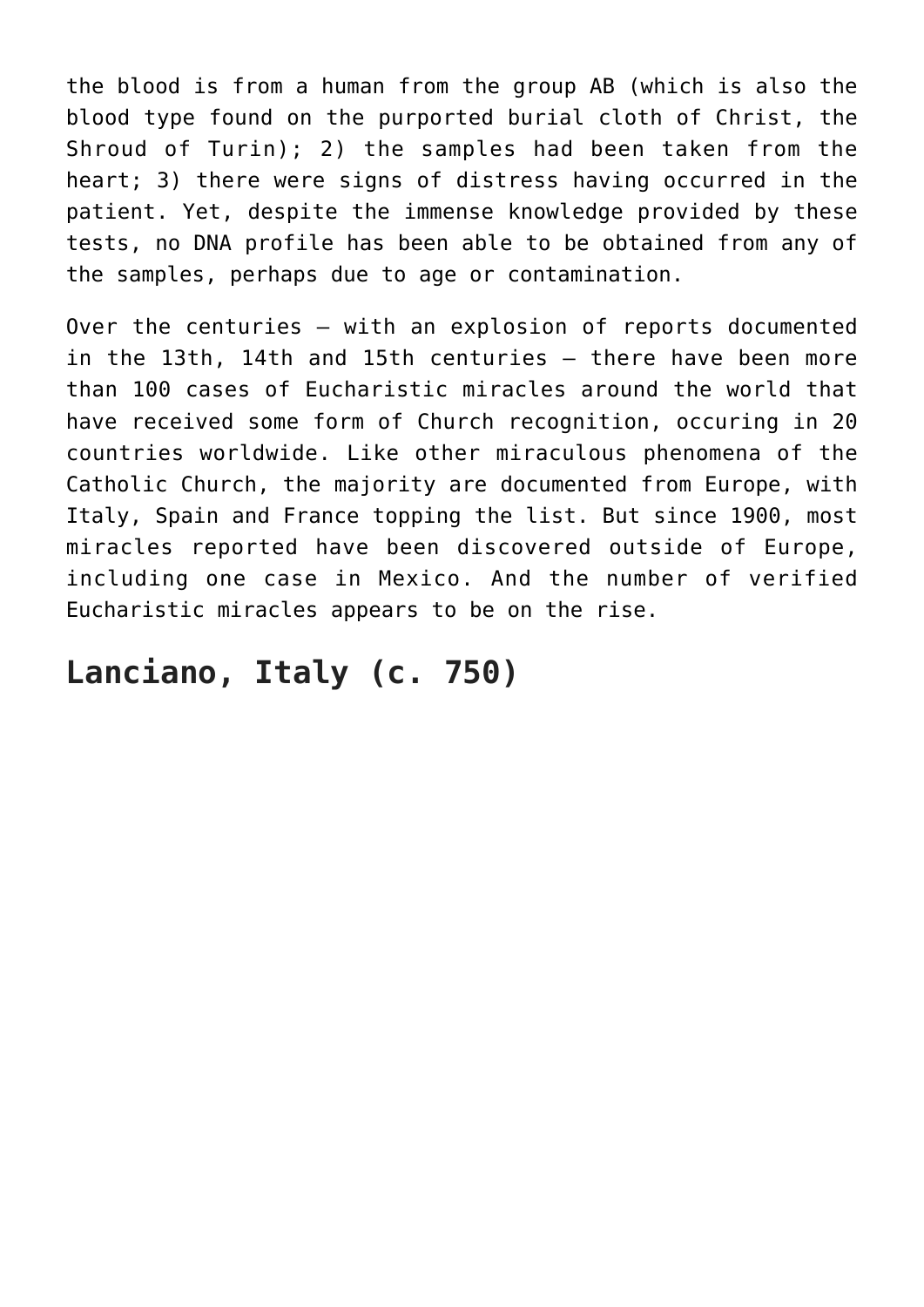

The reliquary displaying the relics of the Lanciano miracle, along with a closeup of the host transformed into flesh. Public domain

In perhaps the earliest known case of a Eucharistic miracle, generally regarded as the most famous, a Basilian hieromonk of Lanciano, Italy, around the year 750, entertained serious doubts about whether the Eucharist constituted the true flesh and blood of Christ. At the monastery of St. Longinus, after saying the words of consecration ("This is my body. … This is my blood …"), a ring of human flesh formed around the wafer, and in the chalice five globules of human blood formed (in correspondence to each of the five wounds traditionally ascribed to Christ at the crucifixion). This great physical miracle was reserved in a monstrance or ostensorium for future generations to visit in adoration.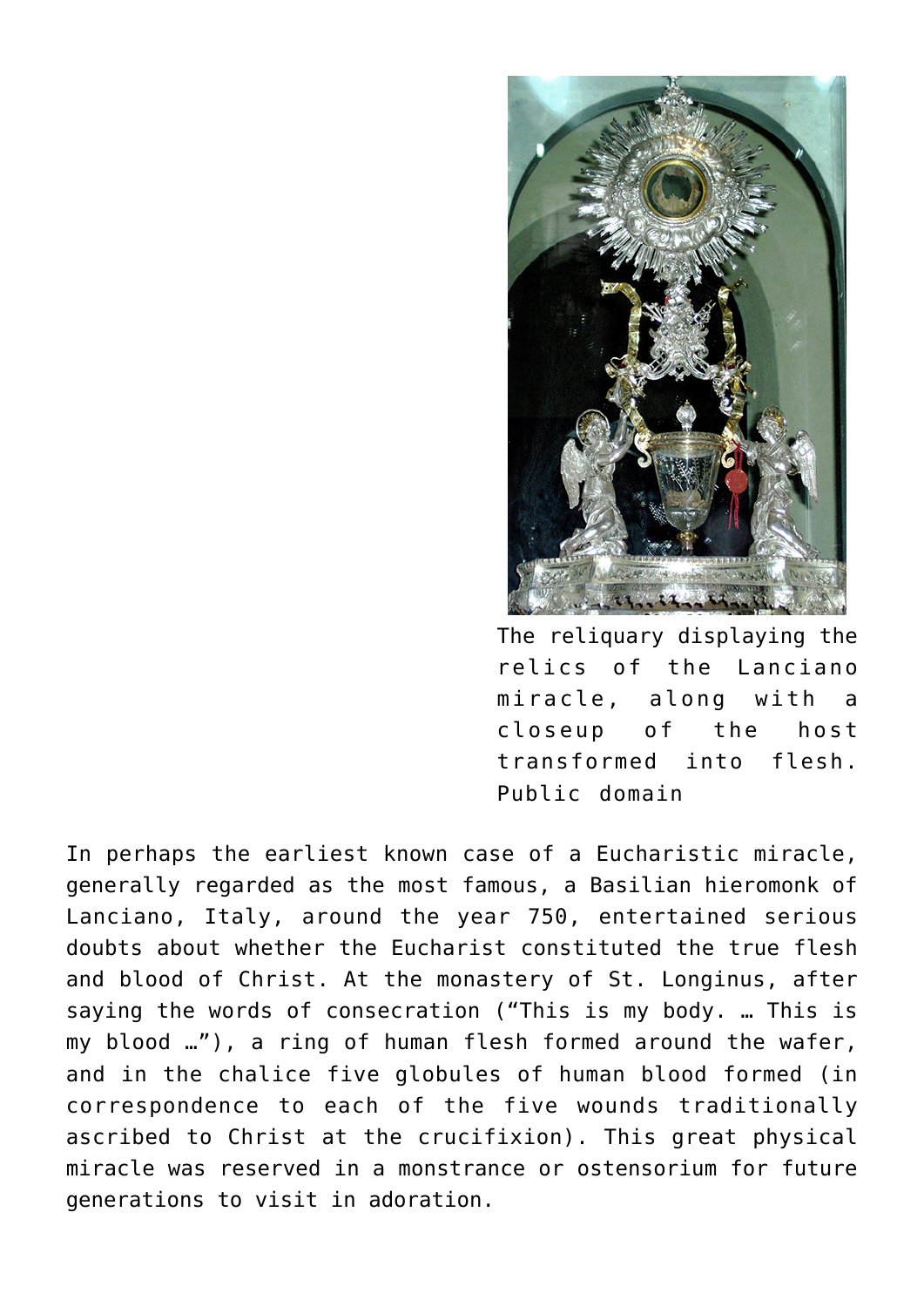The prodigious Eucharist has undergone four investigations throughout history, beginning with the first objective, quantitative study in 1574 by Archbishop Antonio Gaspar Rodríguez. He conducted a study that weighed the five "globules" of blood in the chalice. Despite being different sizes, all weighed the same amount. Still more, each individual globule, regardless of size, weighed the same amount as all five of them weighed together, or any other combination. Each weighed exactly 15.85g, and all parts together also weighed the same 15.85g. This is considered the "miracle of the weights," and the testing has been repeated at each subsequent investigation with the same results.



Closeup of the host transformed into flesh. Wikimedia Creative Commons via AFC photo

In the 18th and 19th centuries, other examinations of the miracle were made, but 20th-century science has given the most conclusive and astounding proof of the miraculous. In 1970, the bishop of Chieti, Italy, charged two doctors and university professors with the task of carrying out a thorough analysis of samples of the miracle. In 1971, Dr. Odoardo Linoli, professor emeritus in human anatomy at the University of Siena, was assisted by Dr. Ruggero Bertelli, a retired professor of human anatomy, pathological histology, chemistry and clinical microscopy at the University of Siena. In their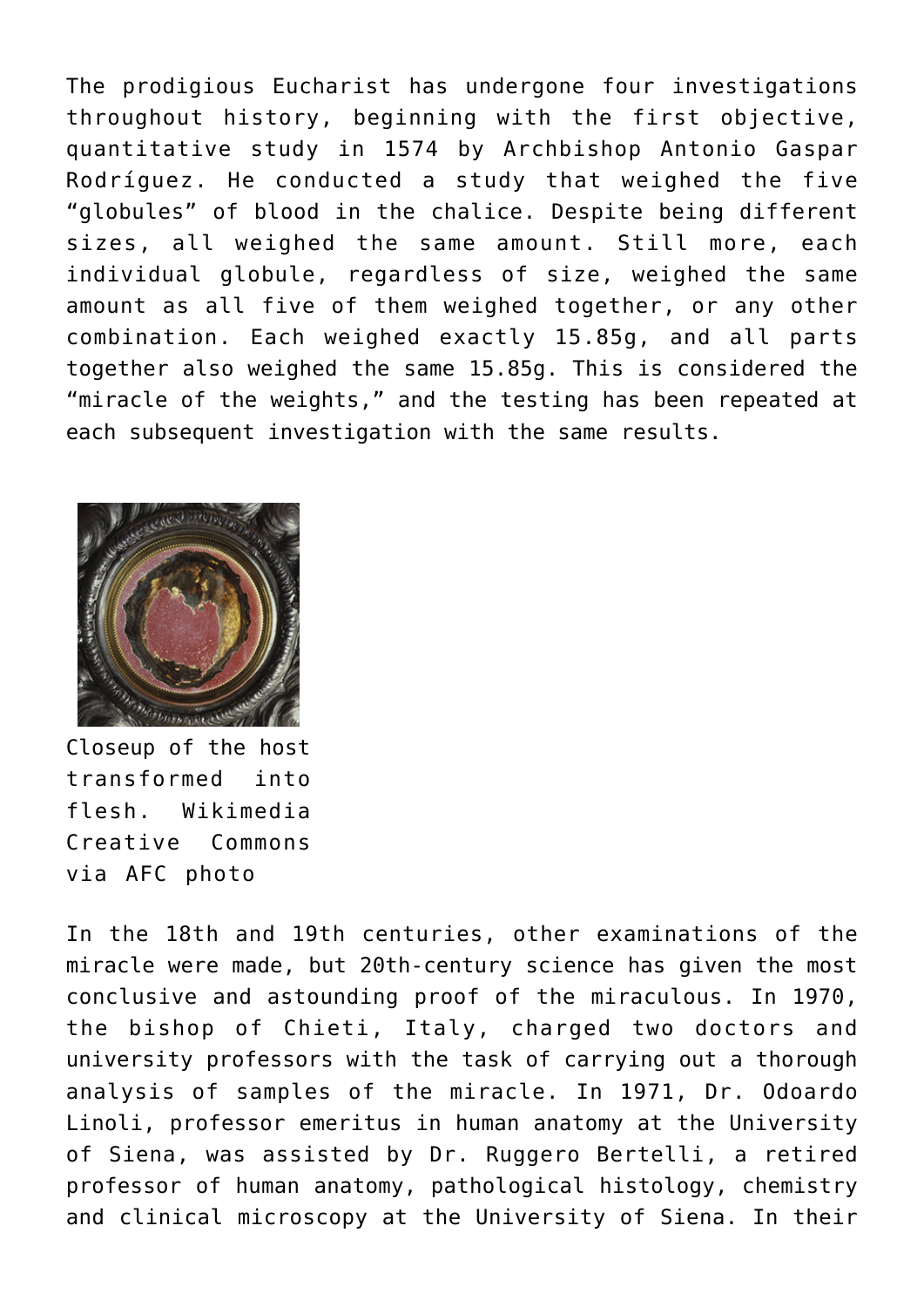findings, they determined that there was no trace of preservatives in the flesh, which was determined to be human striated muscular tissue of the heart wall. The blood was also found to be of human origin and of the same type AB blood group as the flesh. In the blood were found proteins in the same proportions as are found in the seroproteic makeup of fresh normal blood. They also mention in their 1973 report that blood spoils rapidly when taken from a cadaver, and only a skilled modern surgeon could have removed the tissue sample, ruling out the possibility of a medieval hoax.

## **Betania, Venezuela (1991)**

But not all Eucharistic miracles are from hundreds of years ago. Some, such as the miracle in Venezuela, happened more recently. Near the Finca Marian Shrine in Betania, Venezuela, site of the Church-approved Marian apparitions to Servant of God Maria Esperanza de Bianchini, a Eucharistic miracle occurred on Dec. 8, 1991. During the consecration at Mass, the priest broke the host into four parts, consuming one part himself. It was later discovered that one of those pieces began to show a red spot that eventually began exuding a red substance. A resulting series of studies was initiated by the bishop of Los Teques, later leading to 500 independent tests. The results confirmed that the blood group was AB, and the sample was determined to be taken from a living heart. Since some people had wondered if the priest had bled onto the host, it was also verified that the blood of the priest did not match the blood found on the Eucharist. The miraculous host has been put on display in the Augustinian Recollects convent of the nuns of the Sacred Heart of Jesus in Los Teques.

## **Buenos Aires, Argentina (1996)**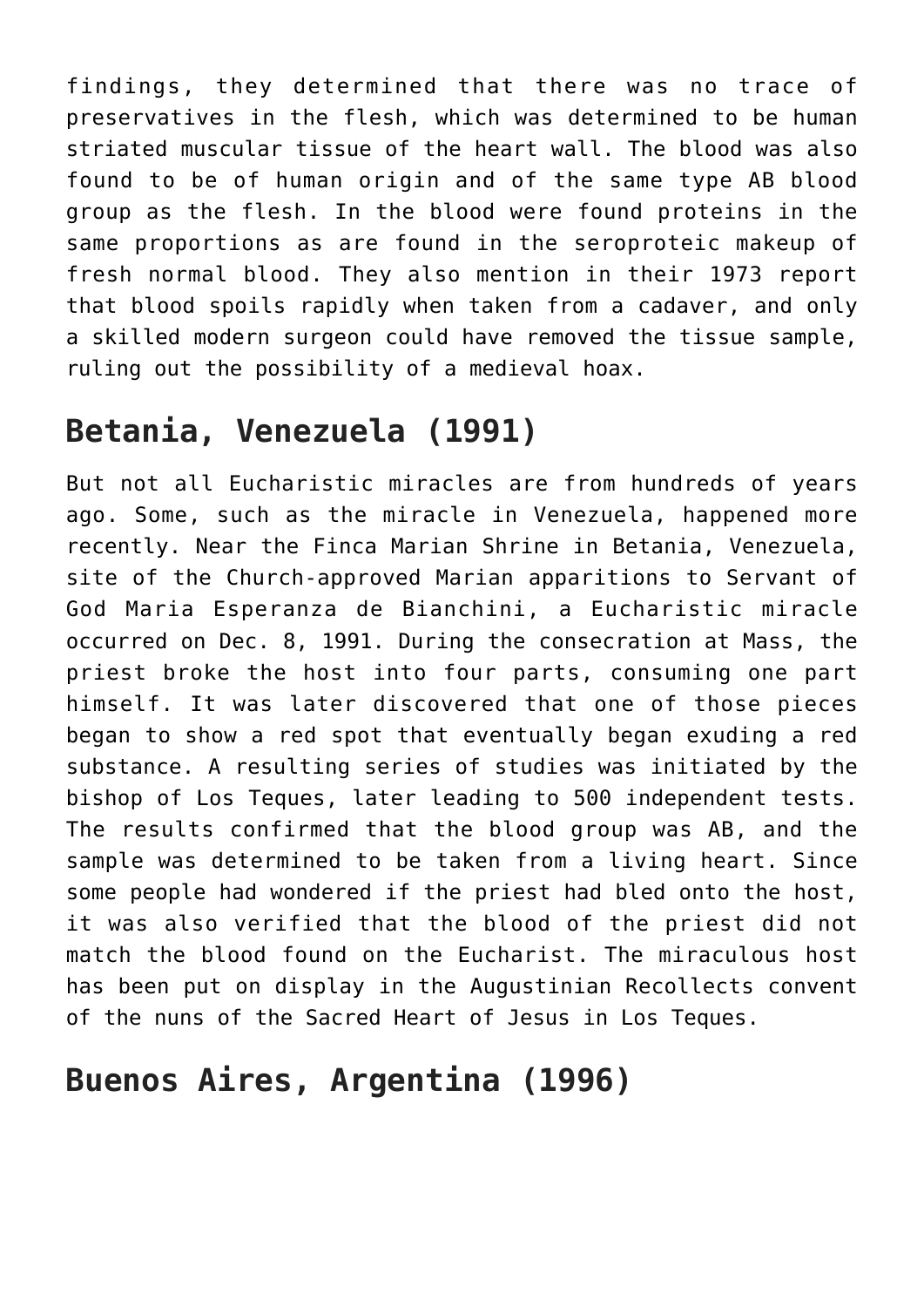

Relic from the Eucharistic miracle of Buenos Aires. Public domain

On Aug. 15, 1996, in Buenos Aires, Argentina, a local priest of the parish of Santa María, Padre Alejandro Pezet, found a discarded host on the ground in the church after Mass. Following standard procedure, he placed the recovered host into a bowl of water in the tabernacle to dissolve. A week later, when it was moved into a new tabernacle, a reddish substance was discovered. After it continued to dissolve for 11 more days, permission was given in October 1999 by the local ordinary, Archbishop Jorge Bergoglio (the future Pope Francis), to test a sample. Professor Ricardo Castañon Gomez, University of Sydney professor Dr. John Walker, forensic pathologist Dr. Robert Lawrence and Italian professor Edoardo Linoli (who examined the Lanciano miracle) all participated in the initial studies of the sample.

On March 2, 2004, professor Frederick Zugibe of Columbia University in New York, an expert in forensic medicine of the heart, received the sample without disclosure of the source. Professor Zugibe identified the presence of intact white blood cells when it was brought into the laboratory, indicative of a living person. He confirmed that the sample was of the AB blood type that, like at Lanciano, was from the upper left ventricle of the myocardium. He also found markers indicative of trauma in the chest and that the patient could not breathe for lack of oxygen. No genetic profile nuclear DNA testing was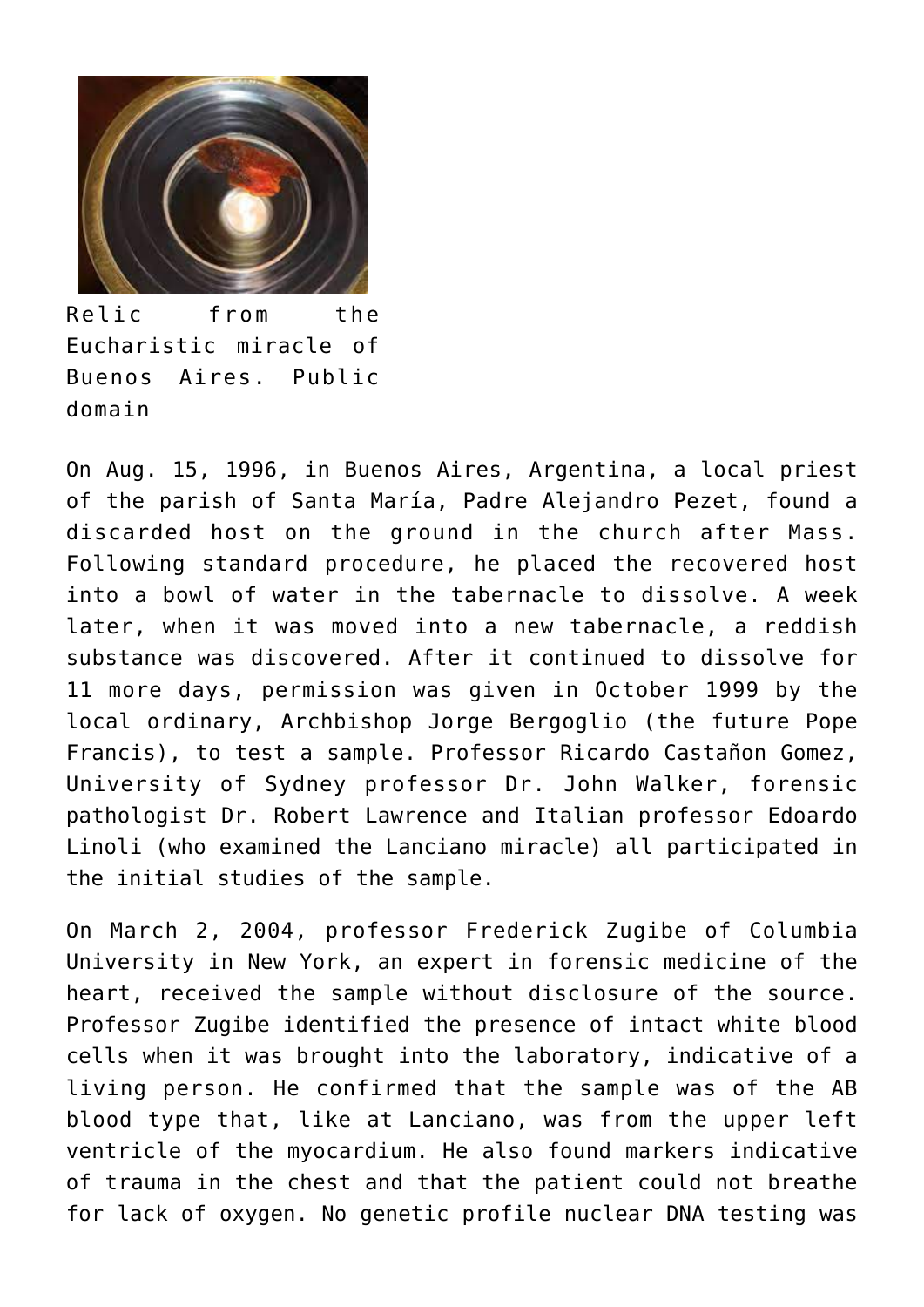conducted in three independent DNA labs. In 2006, the results were presented to Cardinal Bergoglio. Today, the miraculous host can be seen in a monstrance in a small shrine in the parish of Santa María.

#### **Tixtla, Mexico (2006)**



Blood on the consecrated host in Tixtla, Mexico. Creative Commons/ Catedrales e Iglesias

During an October 2006 retreat Mass at the Parish of St. Martin of Tours in Tixtla, Mexico, a consecrated host was found to be effusing a reddish substance. The diocese initiated a study to discern its cause and origin and to eliminate the possibility of fraud. The examination under the microscope showed the source of the blood to be emanating from within, thereby eliminating the possibility for the blood to have been placed on the host from the outside. The blood group was determined to be AB. It was reported that "the reddish substance analyzed corresponds to blood in which there are hemoglobin and DNA of human origin. … Two studies conducted by eminent forensic experts with different methodologies have shown that the substance originates from the interior, excluding the hypothesis that someone could have placed it from the exterior. The blood type is AB, similar to the one found in the host of Lanciano and in the Holy Shroud of Turin. A microscopic analysis of magnification and penetration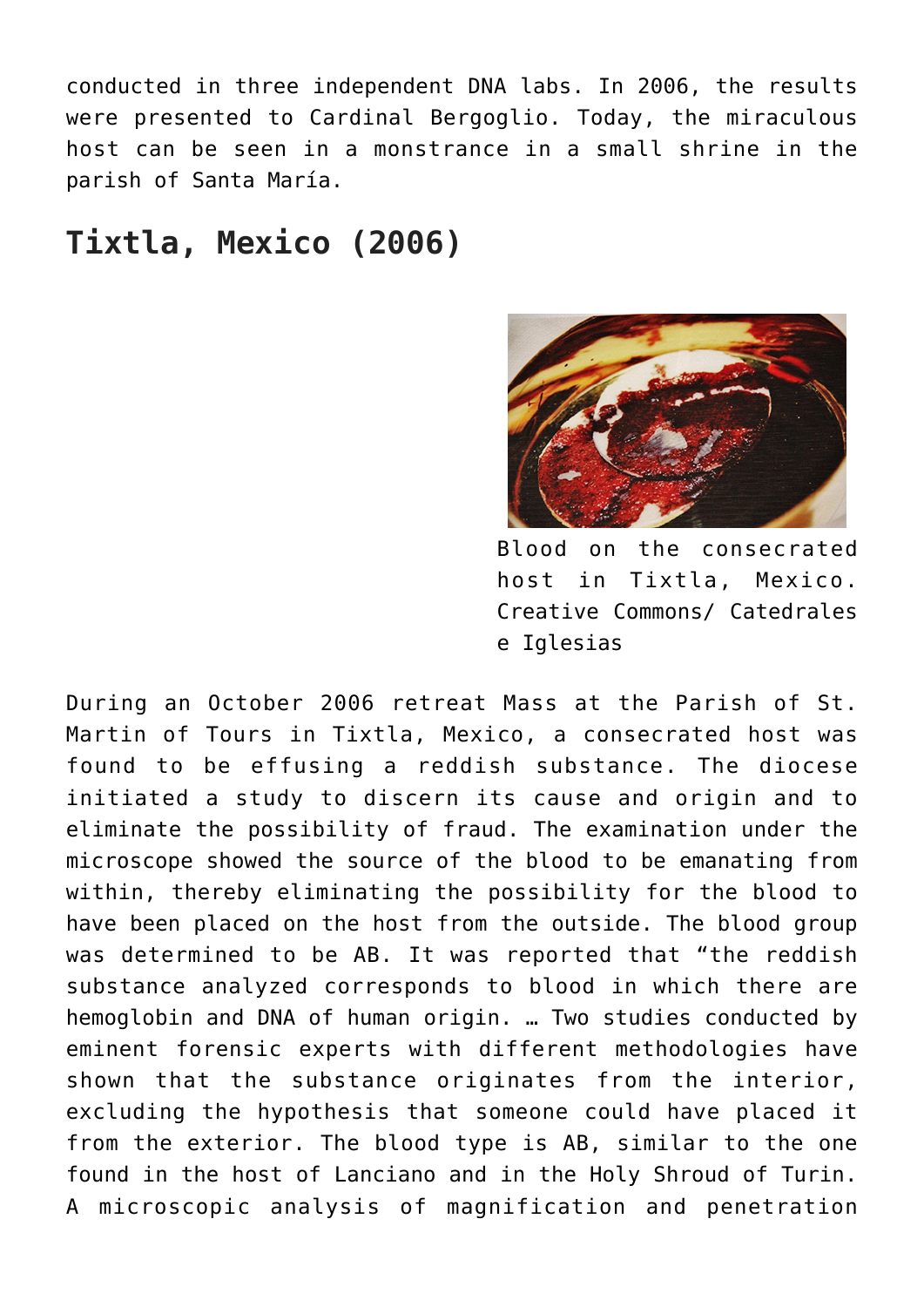reveals that the superior part of the blood has been coagulated since October 2006. Moreover, the underlying internal layers reveal, in February 2010, the presence of fresh blood. The event does not have a natural explanation."

#### **Sokolka, Poland (2008)**



Adobe Stock images

On Sunday, Oct. 12, 2008, at 8:30 a.m., at St. Anthony's Parish in Sokolka, Poland, a consecrated host fell to the ground during the distribution of Communion. In order to dispose of it properly, the host was then placed in a vasculum to dissolve by the parish sacristan, Sister Julia Dubowska of the Congregation of the Eucharistic Sisters, who then placed the container in the parish sacristy safe, which only she and the pastor had keys to.

A discoloration could be seen on the host a week later when she checked on its condition. The pastor thought that it was likely simply dirt, but brought it to the attention of the metropolitan archbishop of Bialystok, Edward Ozorowski. The stained host was put back in the tabernacle, but this time placed on a small corporal and kept there in secret for three years.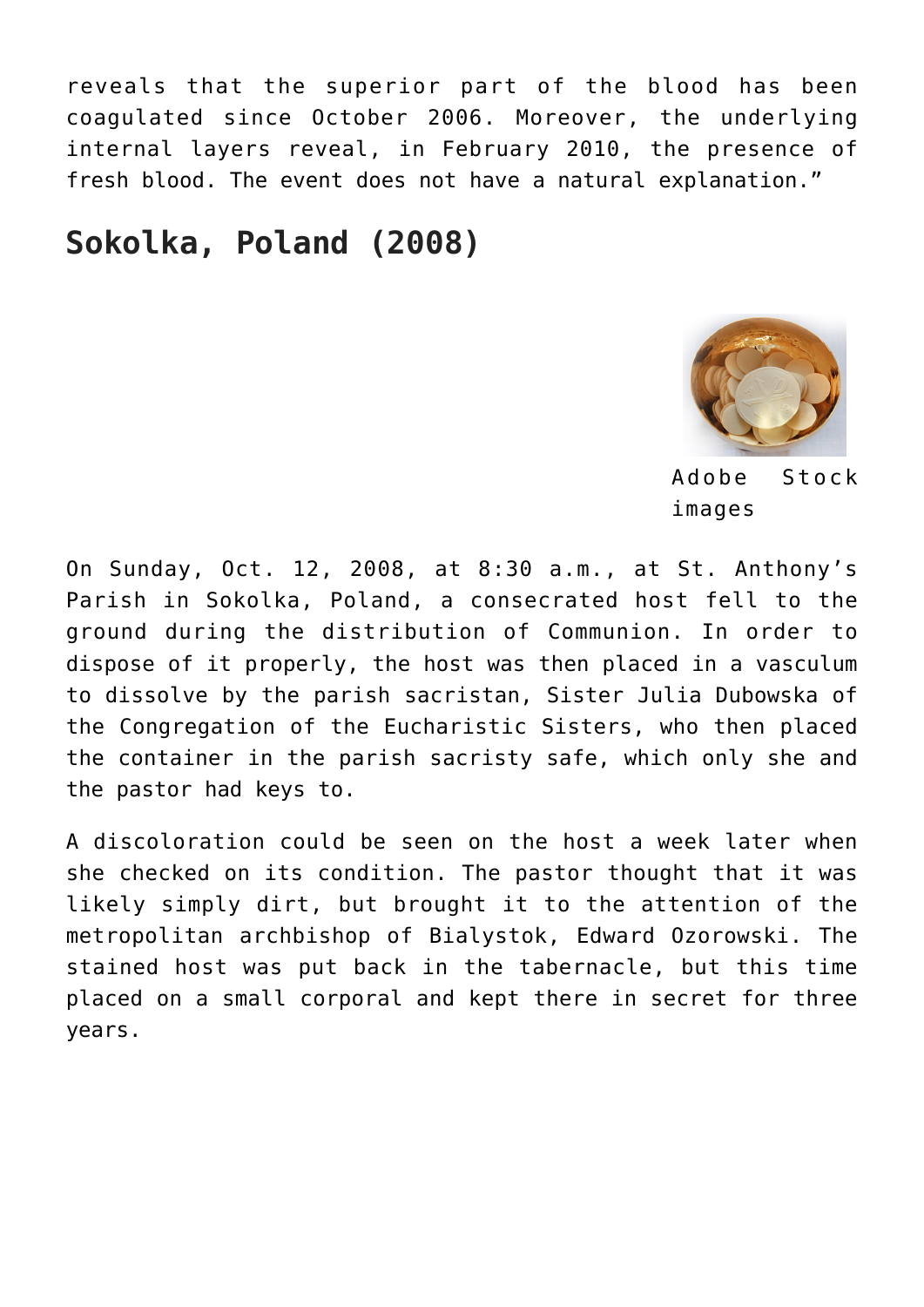

A histopathological study was done on the host when the archbishop eventually formed an ecclesial commission. In the resulting inquiry, professor Maria Elżbieta Sobaniec-Łotowska and professor Stanisław Sulkowski, two specialists of pathological anatomy at the Medical University of Białystok, in independent tests and with the source unknown, found in agreement that human cardiac muscle tissue from the upper left ventricle (as in the cases of Lanciano and Buenos Aires) had been joined to the Eucharist in an inseparable manner. The structure of the transformed fragment of the host is identical to the myocardial heart tissue of a living person at death. The heart muscle fibers were found under electron microscope to be inseparably connected at the molecular level with that of the "bread" in a manner that was not humanly possible

In his official statement, the Metropolitan Curia of Bialystok declared: "The Sokolka event is not opposed to the faith of the Church; rather, it confirms it. The Church professes that, after the words of consecration, by the power of the Holy Spirit, the bread is transformed into the Body of Christ, and the wine into His Blood. Additionally, this is an invitation for all ministers of the Eucharist to distribute the Body of the Lord with faith and care, and for the faithful to receive Him with adoration."

## **Legnica, Poland (2013)**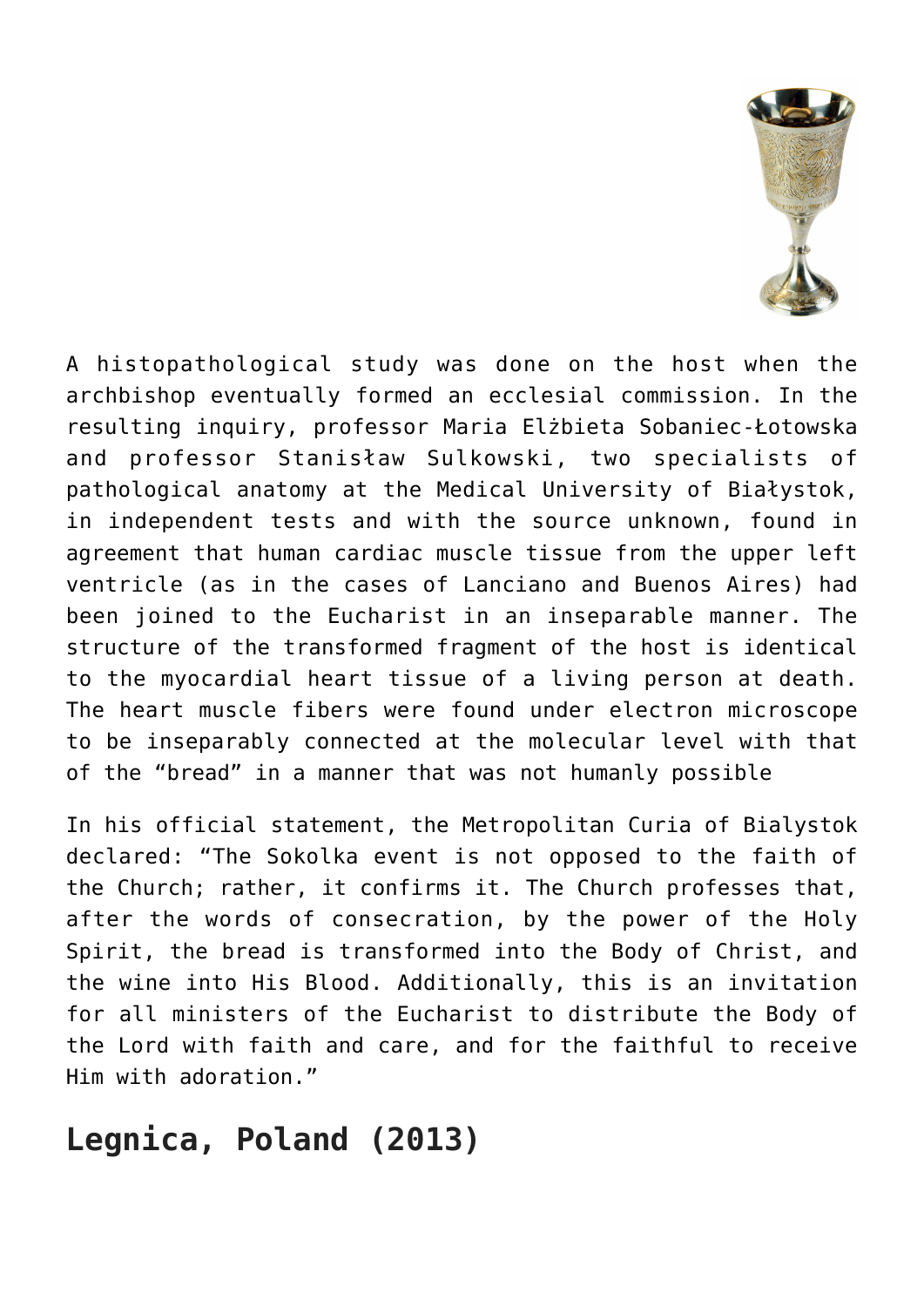

The Eucharistic miracle of Legnica, Poland, on display. TheCatholicTravelGuide.com

On Christmas Day 2013, at St. Jack Parish in Legnica, Poland, Msgr. Zbigniew Kiernikowski retrieved a consecrated host that had fallen to the floor and placed it in water to dissolve. When a reddish color later began to appear, a commission was assembled by the former Bishop of Legnica, Stefan Cichy. Testing began in Szichen in 2014, and two years later, the results were announced with the determination that the sample contained striated heart tissue of human origin.

The Department of Forensic Medicine stated that "the histopathological tissue fragments were found containing fragmented part of the skeletal muscle. … The whole image … is the most similar to the heart muscle … with the changes that often are accompanied by the agony" of death.

Bishop Zbigniew Kiernikowski of the Diocese of Legnica approved the Eucharistic miracle and established a small shrine within the church for the faithful to visit.

#### **Possibility of a hoax?**

Is it possible that these cases could be the result of elaborate hoaxes? It seems extremely unlikely. But could some knowledgeable person simply obtain some blood or heart tissue of a person with the right blood type, gain access to a consecrated host, and carefully transfer the blood and flesh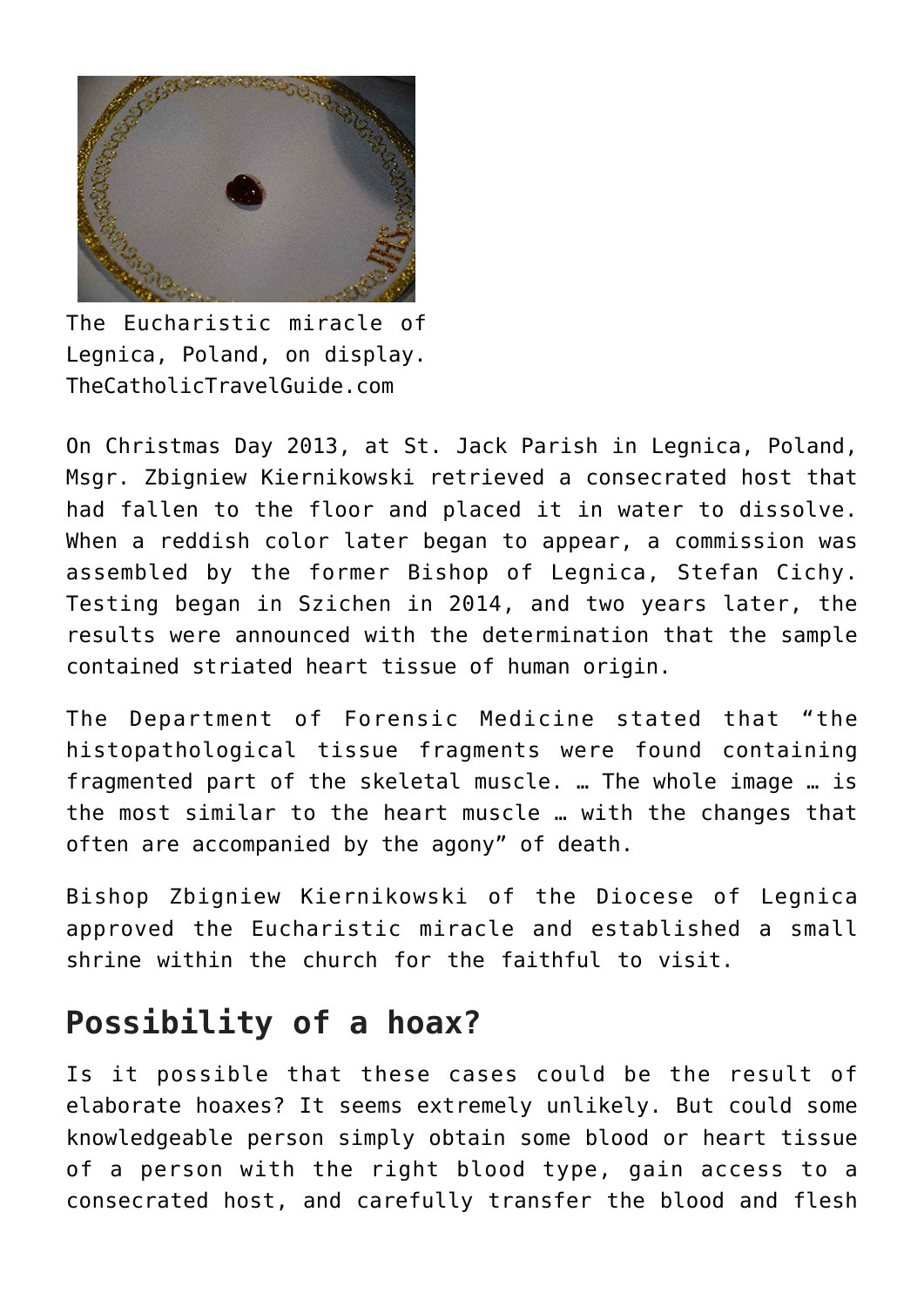to the host? At first glance, such a fraud seems plausible, but careful examination under a microscope would certainly rule that out.

The presence of white blood cells found in some cases especially point to the impossibility. White blood cells imply a living person, as they are not present after death. To obtain a sample of heart tissue with white blood cells (embedded in the ventricle wall due to trauma), it would require access to the heart of a living, tortured person while the heart is still beating. And perhaps even more impossible, achieving the transmutation and interweaving of the two substances — bread and heart tissue — on a microscopic level seems to go beyond human capabilities. How far would the Catholic Church need to go to pull off such a hoax?

## **The meaning of Eucharistic miracles**

When a potential case is brought to his attention, the local bishop may initiate an unbiased study by a panel of experts of the consecrated host in question. While on very rare occasions these examinations into the organic, physical reality of the host may establish the presence of flesh and blood, of course there is no scientific test for the transcendent: the Real Presence of the soul and divinity of Jesus Christ. By making a declaration of approval of a Eucharistic miracle for the world, we as the faithful are invited to [reaffirm our assent](https://osvnews.com/2021/08/12/a-nationwide-eucharistic-revival-is-coming-here-are-4-things-we-can-all-do-to-prepare/) to this most challenging of Catholic beliefs: What was once bread and wine is indeed now the body, blood, soul and divinity of Jesus Christ — a true miracle, indeed.

*Michael O'Neill is the author of "[Exploring the Miraculous"](https://osvcatholicbookstore.com/product/exploring-the-miraculous) (OSV, 2015) and host of the EWTN radio program "The Miracle Hunter" and television series "They Might Be Saints."*

#### **Get reading!**